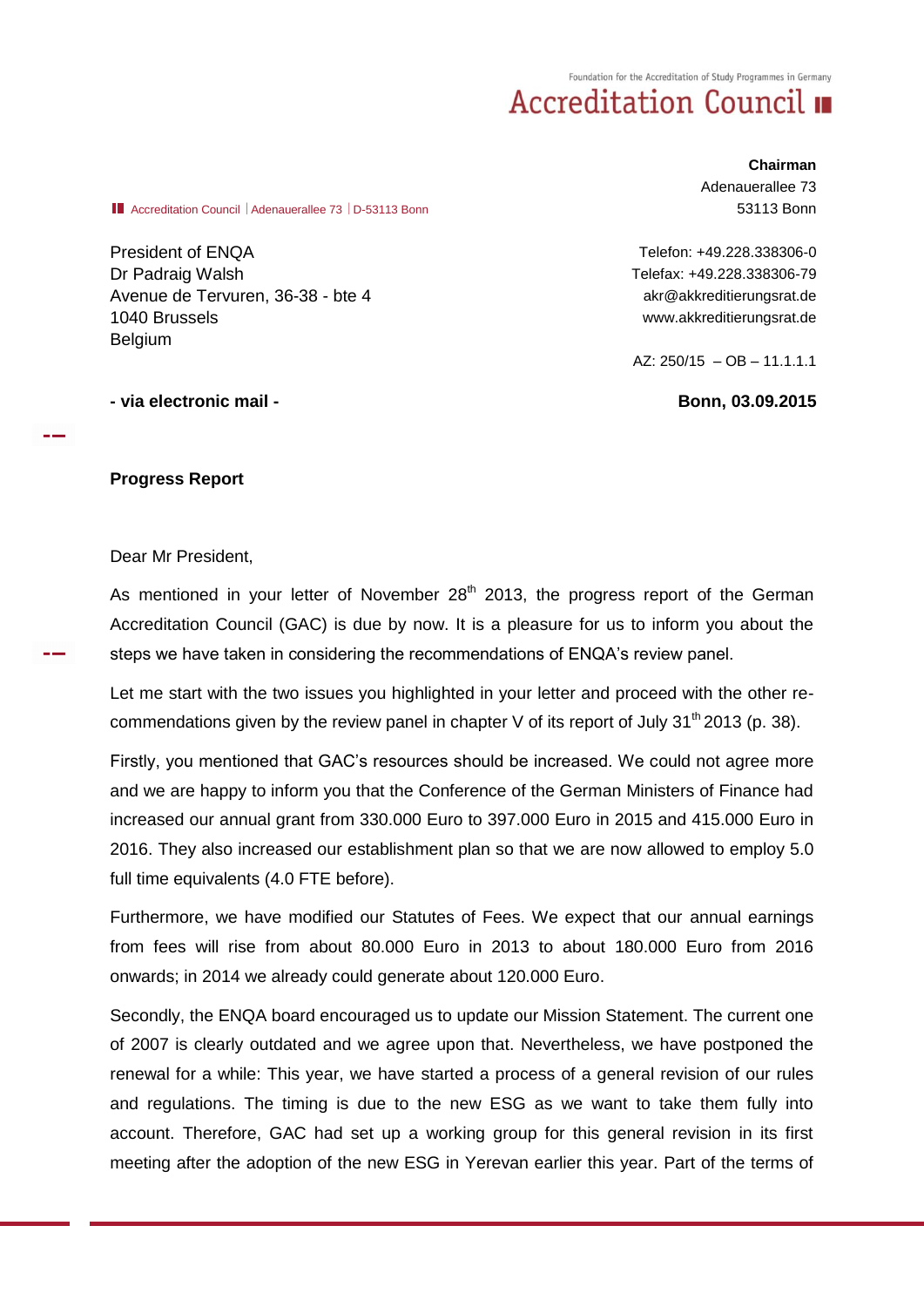reference for this working group is to update the Mission Statement. The whole process is determined to be finished at the end of 2016. As the next evaluation of GAC by ENQA is expected to take place in 2017/18, we will be able to present the new Mission Statement by then.

Now let me move to the other panel's recommendations on page 38 of the report.

- Strategic plan: On December 13<sup>th</sup> 2013, GAC adopted a strategic plan for its period of office from 2013 to 2017. This document is available in English<sup>1</sup> and comprises, among others, the mentioned areas of system development and internationalization.
- Evaluation of the development of system accreditation: In the mentioned strategic plan, GAC stated that it would "recommend the agencies and the system accredited higher education institutions to involve an external evaluation and to jointly develop an assessment order". When further considering how to proceed, questions about the appropriate time arose.

In fact, the first two Higher Education Institutions (HEI) got their system accreditation only in 2011. At the moment, there are 30+ (of about 400) HEIs "system-accredited". Our main task today is to define how the first "re-accreditations" from 2017 onwards will be carried out. To this purpose, we are steadily monitoring the system accreditations and have already noted several needs for adjustments, as GAC's objectives have been reached mostly though not fully by now. For the time being, we will have a series of smaller observations concerning system accreditation but not the big all-embracing general evaluation: In our opinion, more experiences at more HEIs are needed to appreciate the impact of system accreditation. GAC's next period of office 2017-2021 seems to us the more suitable time to conduct a large-scale evaluation.

We have discussed the desirability of including doctoral studies in GAC's portfolio and came unanimously to the conclusion that this would not be advisable for two reasons. Firstly, doctoral studies in Germany are very closely linked to research, and doctoral candidates seen primarily as first-stage researchers rather than as advanced students, while GAC is competent in matters of studying and teaching but not so much in research. This leads, secondly, to the fact that Germany is a country of shared responsibilities in Higher Education and therefore there are several honourable institutions here dealing with the research aspects of HE. Especially the Council of Science and Humanities and the Deutsche Forschungsgemeinschaft address quality issues with doctoral studies.

<sup>1</sup> [http://www.akkreditierungsrat.de/fileadmin/Seiteninhalte/AR/Beschluesse/en/AR\\_Strategische\\_Planung\\_2013-](http://www.akkreditierungsrat.de/fileadmin/Seiteninhalte/AR/Beschluesse/en/AR_Strategische_Planung_2013-17_en.pdf) [17\\_en.pdf](http://www.akkreditierungsrat.de/fileadmin/Seiteninhalte/AR/Beschluesse/en/AR_Strategische_Planung_2013-17_en.pdf)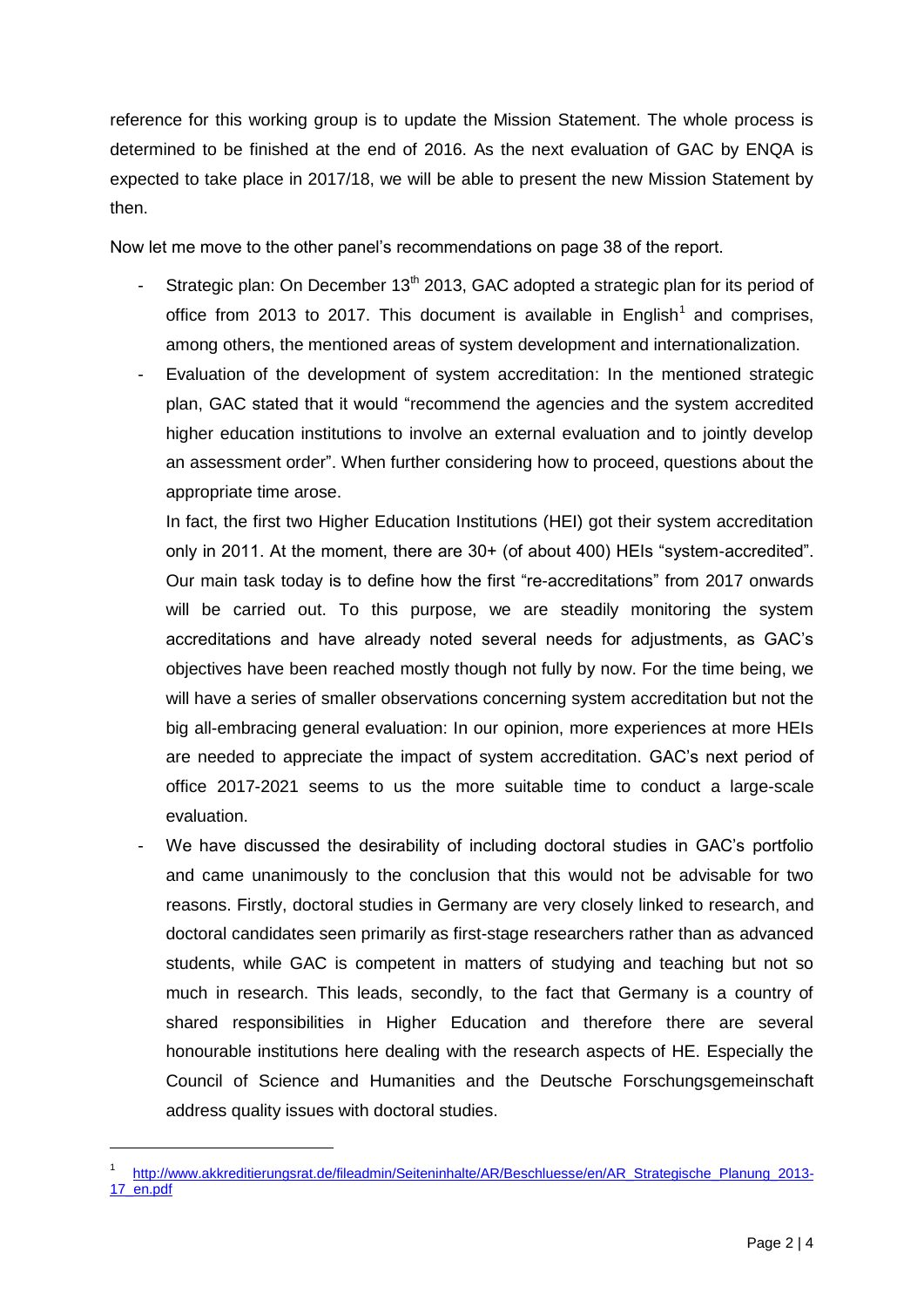We have increased our attention to our role, performance and impact beyond German borders. The international activities of German accreditation agencies accredited by GAC will (and already have) become much more important in our reviews of them. Concerning the value of our quality seal in the world, we have to keep in perspective that the foreign demand for receiving our seal is very low. Only some German-backed universities ponder from time to time whether to aim at our seal and GAC deals with these requests individually. After careful consideration, we have decided not to promote our seal outside Germany.

Finally, our paramount activity in this regard is currently our participation in the ENQA-led QACHE project, which has proven to be of utmost interest.

- Balance between generic and subject-specific standards: A working group of GAC has dealt with this issue recently and produced a report (German only<sup>2</sup>) suggesting that we should strive for a linkage between these types of standards. We will take decisions about this within our above-mentioned revising of our rules and regulations.
- QA procedures for private HEIs: GAC is in regular contact with the Council of Science and Humanities in whose purview the so-called "institutional accreditation" of private HEIs is. We work together to keep our separate processes as simple as possible but it is a fact that most the Higher Education Acts of the German states ("Länder") require both different accreditations for private HEIs.
- Mission statement: see above.
- Adjustment of GAC's full name following the introduction of system accreditation: One has to take into account that also system accreditation leads to accredited programmes so that GAC's name is still quite accurate. Nevertheless, before the Federal Constitutional Court will have come to its judgment about the legal set-up of accreditation in Germany (this pending case being mentioned in our panel's report on pp. 14, 27, 37), changes in our Foundation Law are unlikely in general.
- Further development of the Foundation's website and communications strategies: We noticed that the panel was not enthusiastic about our English website and we have put considerable effort into improving it. We are convinced that it is of acceptable quality by now but as the overwhelming majority of our statutory tasks lies within German borders, our resources to provide international communication are limited.

For national communication, we would like to highlight that in early 2015, we have organized a first "Forum on System Accreditation". In the follow-up, we have established regular ways of communication with system-accredited HEIs as we all

 $\overline{a}$ 2

http://www.akkreditierungsrat.de/fileadmin/Seiteninhalte/AR/Veroeffentlichungen/Berichte/AR\_Abschlussbericht\_ AGFachlichkeit.pdf